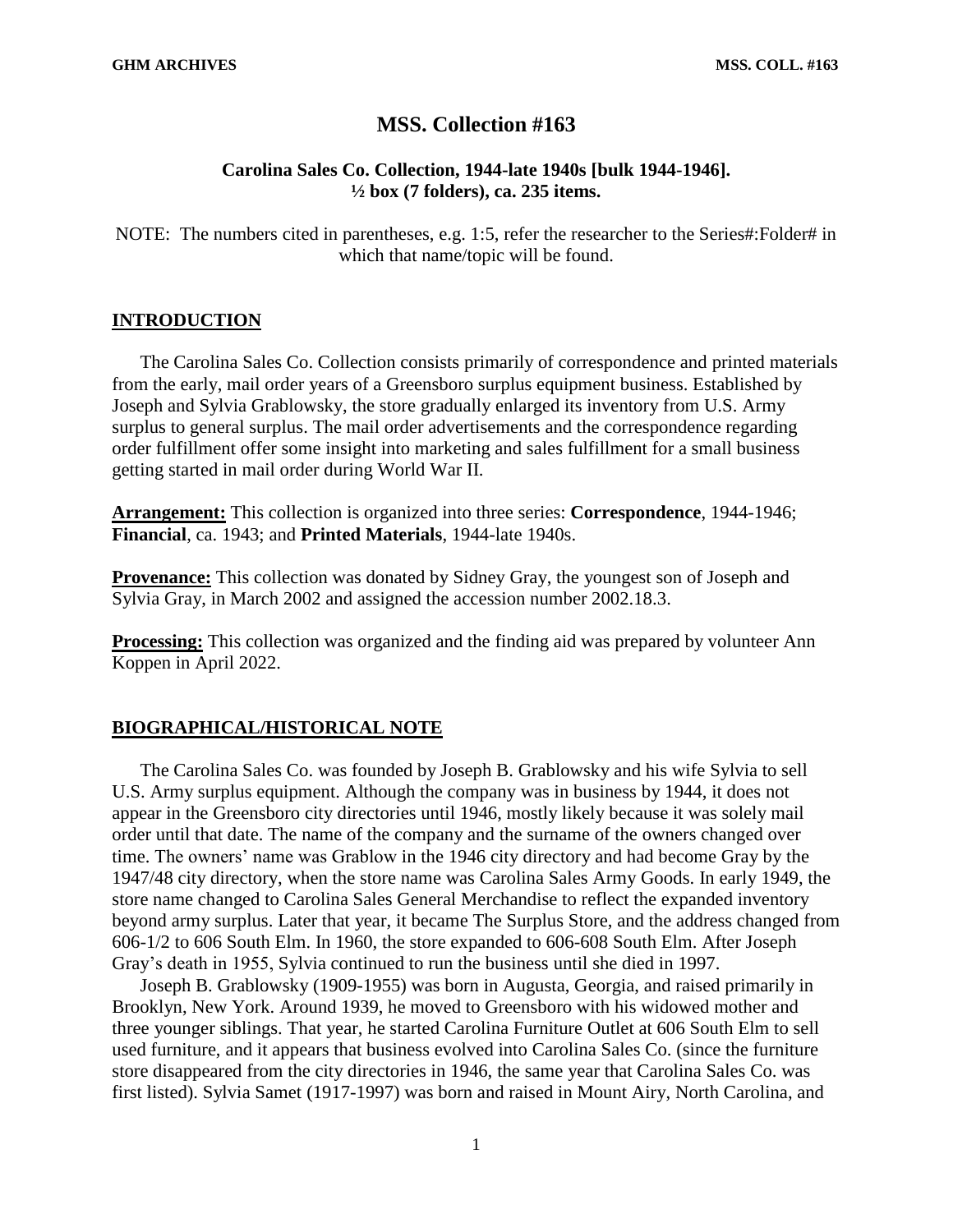moved to Greensboro around 1938 to work as a stenographer for North State Chevrolet Co. and then Odell Mill Supply Co. She married Joseph Grablowsky in 1941, and they raised three children, daughter Michele and sons David and Sidney. In addition to their business activities, the couple were founding members of Beth David Synagogue, and Joseph was a member of the Greensboro Masonic Lodge No. 76.

**Biographical Sources:** The biographical and historical information was acquired from the donor, the Greensboro city directories, [Ancestry.com,](https://ancestry.com/) and the obituaries of Joseph Gray (*Greensboro Daily News*, March 18, 1955; *Mount Airy News*, March 22, 1955) and Sylvia Gray (*News & Record*, April 24, 1997).

#### **SCOPE & CONTENT NOTE**

The types of materials in this collection include business correspondence, financial documents, and printed materials. The bulk of the collection consists of a limited sampling of letters from customers requesting merchandise from the mail order company, and notations or replies from Carolina Sales Co. regarding mail order fulfillment. The letters, primarily from scoutmasters, show the items sold and the scope of the advertising campaign, with more than half the United States represented. The correspondence also reveals the logistics of fulfillment and the pricing for merchandise, postage, and Railway Express. Note that this "good used" army equipment was for sale during World War II, not just afterwards. The collection also includes a few advertisements mailed to scoutmasters and a couple items relating to bank deposits.

#### **SERIES DESCRIPTIONS**

#### **1. Correspondence. 5 folders (ca. 225 items). 1944-1946.**

The correspondence consists of merchandise requests along with replies from Carolina Sales Co. or notations by the company regarding mail order fulfillment. These folders represent a small portion of the sales correspondence from 1944-1946: just the "E" and/or "H" files, providing some idea of the volume of sales by extrapolation. They are organized chronologically and then alphabetically. The requested merchandise was all army surplus: pup tents, packs, cartridge belts, canteens, and mess kits, as well as entire "outfits" that contain all these items, which are the same items listed in the advertisements (2:1). Gas masks, gas mask holders, pistol holders, and canvas leggings were also popular. The letters were sent from throughout the United States, primarily from scoutmasters but also from school superintendents and individuals, including Boy Scouts. One order came from someone in the U.S. Army (1:4), and two letters from a nephew of the Grays combined an order with well wishes (1:2). Note that sales began in January 1944 when the U.S. was still involved in World War II.